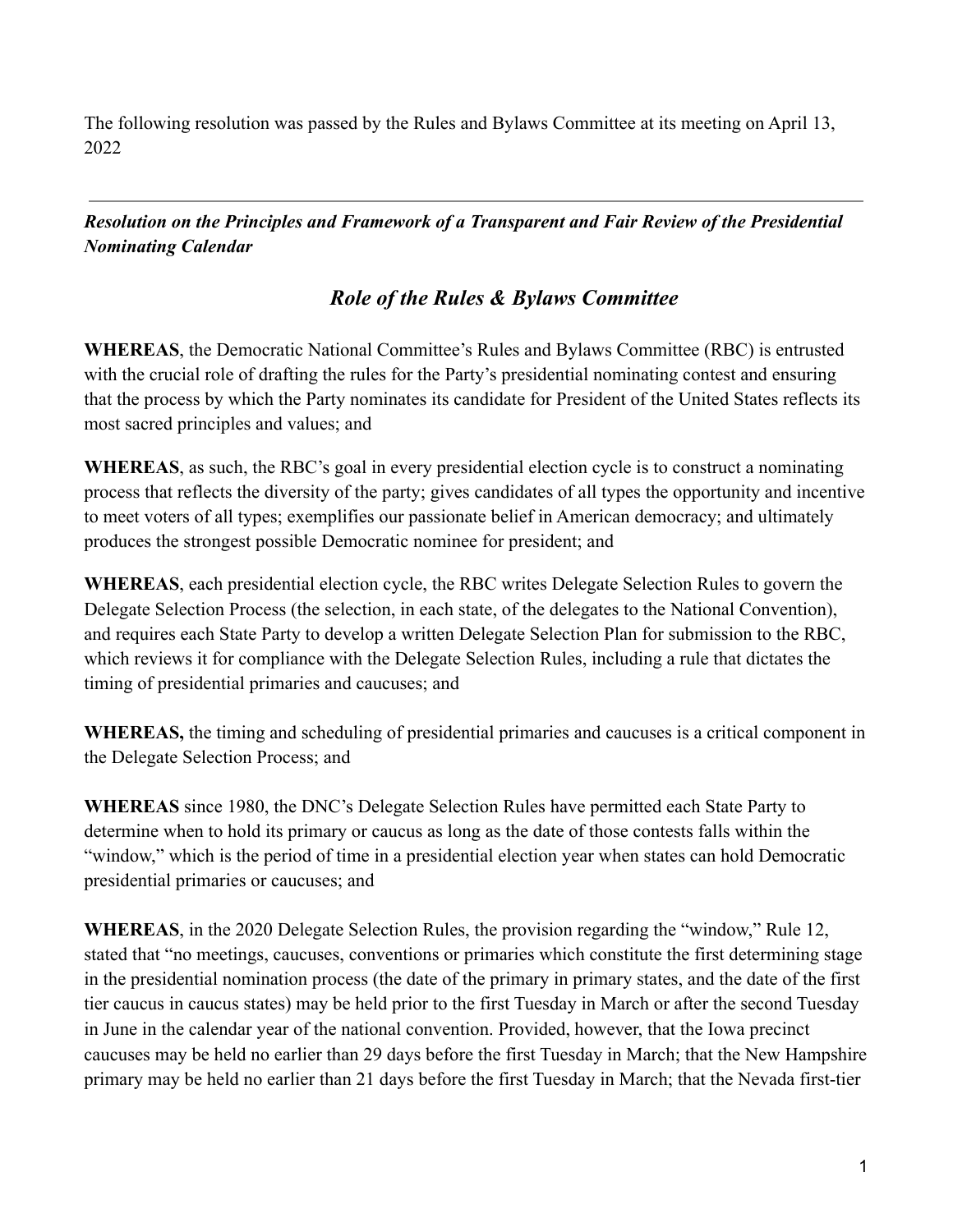caucuses may be held no earlier than 10 days before the first Tuesday in March; and that the South Carolina primary may be held no earlier than 3 days before the first Tuesday in March;" and

## *Historical Review of the Democratic Party's Presidential Nominating Process*

**WHEREAS,** the Democratic Party's current approach to the presidential nominating process has its roots in the reforms of the McGovern-Fraser Commission, which was formed as a response to widespread calls for more transparency in the delegate selection process following the 1968 Democratic Convention; and

**WHEREAS,** in the 50 years since the McGovern-Fraser Commission's reforms first went into effect in the 1972 election cycle, the RBC and multiple commissions have engaged in reviews of the Party's nominating process when necessary; and

**WHEREAS** in 1980, the Democratic National Committee adopted a "window" rule in its Delegate Selection Rules dictating the period during which presidential primaries and caucuses must be scheduled; and

**WHEREAS,** over the next decade and a half, the RBC approved Delegate Selection Rules that exempted Iowa and New Hampshire from the window rule but kept it in place for all other states; and

**WHEREAS,** in 2004, the DNC made clear that it was concerned about the diversity and structure of the pre-window period when it passed a resolution at its convention calling for the study of the presidential nominating calendar, noting that "for years, objections have been raised to a calendar that some believe gives a disproportionate influence to a few early states;" and

**WHEREAS,** the 2004 convention resolution led to the creation of the Price-Herman Commission, which was charged with the responsibility of "studying the timing of presidential primaries and caucuses and developing appropriate recommendations to the Democratic National Committee for the nominating process beginning in 2008;" and

**WHEREAS,** the Price-Herman Commission held a series of public hearings and panel discussions throughout 2005, leading to the issuance of its report, which recommended the addition of two states to the pre-window period, and dispatched the RBC to run a process to select those states; and

**WHEREAS,** the RBC engaged in a robust process of applications and ultimately selected Nevada and South Carolina as two additional states to receive exemptions from the window rule; and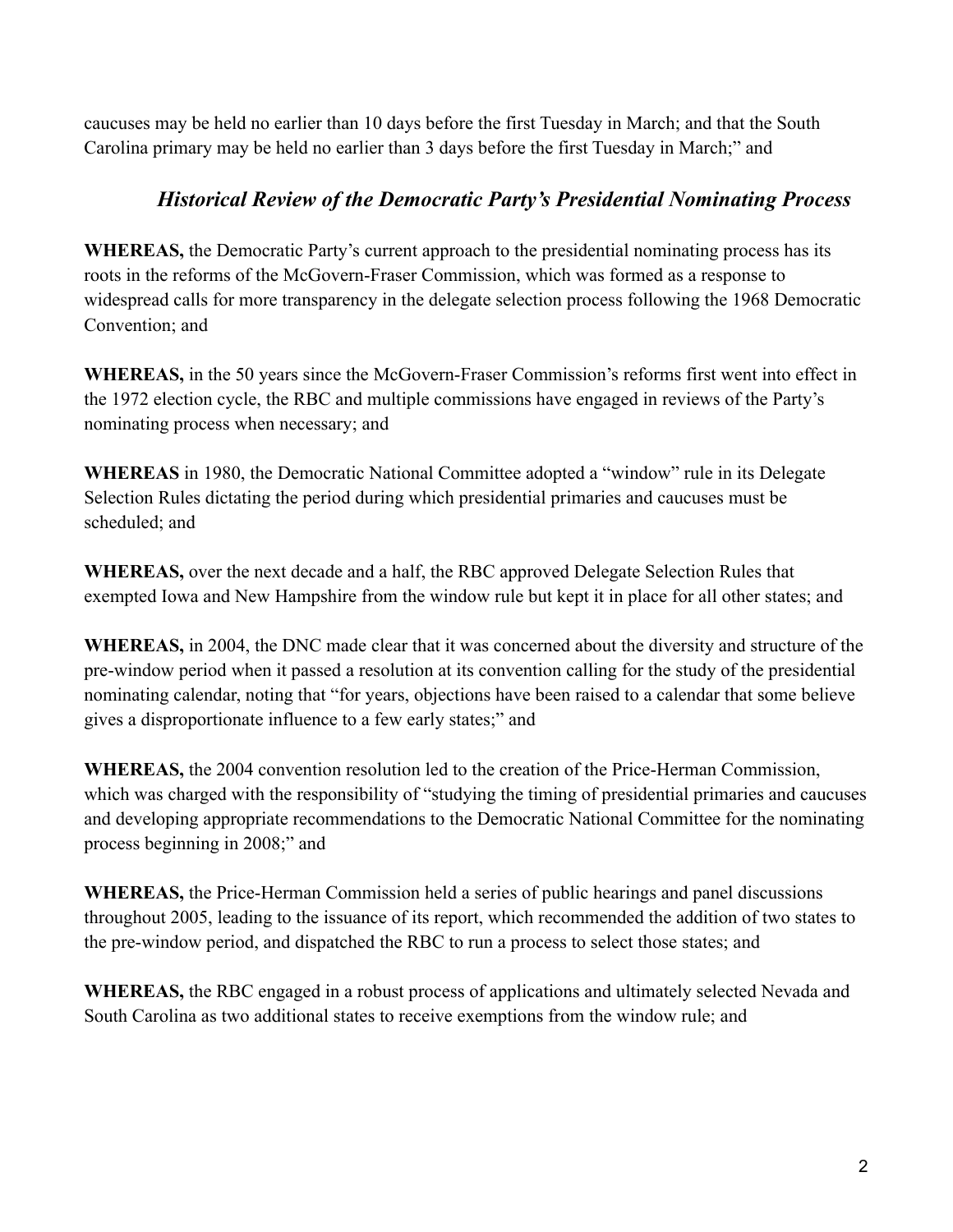**WHEREAS**, following the 2016 nominating process, the Democratic National Convention passed a resolution creating the Unity Reform Commission to address issues related to inclusiveness and transparency in the nominating process, leading to the issuance of recommendations; and

**WHEREAS**, following 2016, the Unity Reform Commission's work led to historic reforms aimed at increasing inclusiveness and participation that reduced the number of caucuses in the nominating process, revised the role of automatic delegates and made for a more transparent and open process; and

## *Review of RBC Meetings in Early 2022*

**WHEREAS**, over the course of multiple meetings, it has become clear that there is support for a robust review of the nominating process calendar as part of the RBC's construction and approval of the 2024 Delegate Selection Process; and

**WHEREAS**, one of the RBC's key responsibilities is to review the rules each campaign cycle and adjust them as needed over time; and

**WHEREAS**,through three meetings devoted to the topic of the pre-window calendar, a substantial number of Committee members have either expressed support for a process to review the lineup of pre-window states or voiced concern about the implications of not doing so; and

**WHEREAS,** among the most commonly repeated concerns among RBC members is the representation of diverse communities in the pre-window schedule; and

**WHEREAS**, RBC members have also raised concerns about the general election competitiveness of pre-window states, given the massive organizing investments made across the Democratic ecosystem in those states leading up to their nominating contest; and

**WHEREAS**, there has been frequent discussion about the importance of a smooth and transparent electoral process throughout the nominating contest, continuing concern about the role that caucuses play in our nominating process and support for continuing the paths of reform initiated by the Unity Reform Commission; and

**WHEREAS**, numerous RBC members have also spoken about the importance of establishing a fair, transparent and clear process for any review of the presidential nominating process, and have spoken in support of a series of listening sessions that would provide the public and key stakeholders with a forum to speak about reform;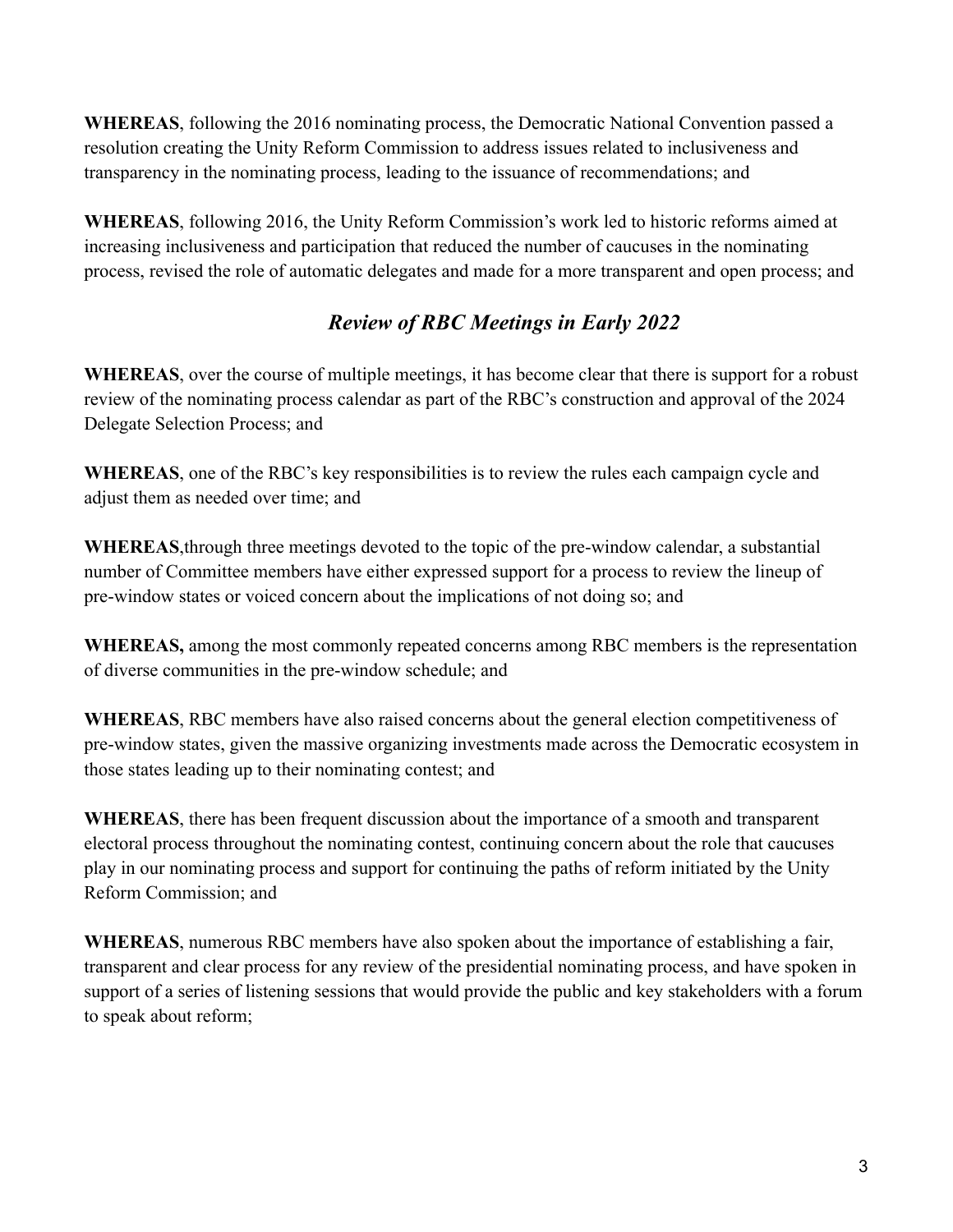**WHEREAS**, the RBC has heard from multiple members of the Price-Herman Commission and the 2006 RBC who report that the RBC's application process worked well and could serve as a model for such a process in 2022;

**WHEREAS**, on March 21, 2022, the co-chairs provided RBC members with an initial discussion draft of this resolution in advance of a Committee meeting on the topic seven days later; and

**WHEREAS,** on March 28, 2022, RBC members discussed the draft resolution during a virtual meeting dedicated to the topic, and a substantial number of attending members either expressed support for a pre-window review process or for the resolution specifically.

## *Principles and Framework for Review of the 2024 Presidential Nominating Calendar*

**THEREFORE, BE IT RESOLVED,** that the RBC of the Democratic National Committee (DNC) will fulfill its regular duty to draft a Call to the Convention, set Delegate Selection Rules and approve State Parties' Delegate Selection Plans for the 2024 cycle; and

**BE IT FURTHER RESOLVED, that members of the RBC have expressed their support for exercising** the RBC's authority to ensure that the 2024 nominating process, including the schedule of nominating contests, adheres to the principles and values of our party; and

**BE IT FURTHER RESOLVED,** that to accomplish these goals the RBC will utilize a transparent, open and inclusive process built on the following principles and framework:

- 1. The RBC seeks to review and approve a 2024 presidential nominating calendar that (1) reflects the principle that our party's diversity is its strength; (2) puts Democrats in the best position to win across the ballot in November 2024; and (3) contributes to a fair and sound electoral process.
- 2. In accordance with historic practice, the RBC will prohibit states from holding the first determining stage in their presidential nominating process prior to the first Tuesday in March or after the second Tuesday in June (the "Window"), unless the RBC explicitly grants a state an exception to this requirement in the Delegate Selection Rules, and every state seeking such an exception must apply to the RBC, regardless of whether they have previously held pre-window contests.
- 3. The RBC will evaluate applications and select **no more than five states** to be allowed to hold the first determining stage in their presidential nominating process outside of the Window**.**